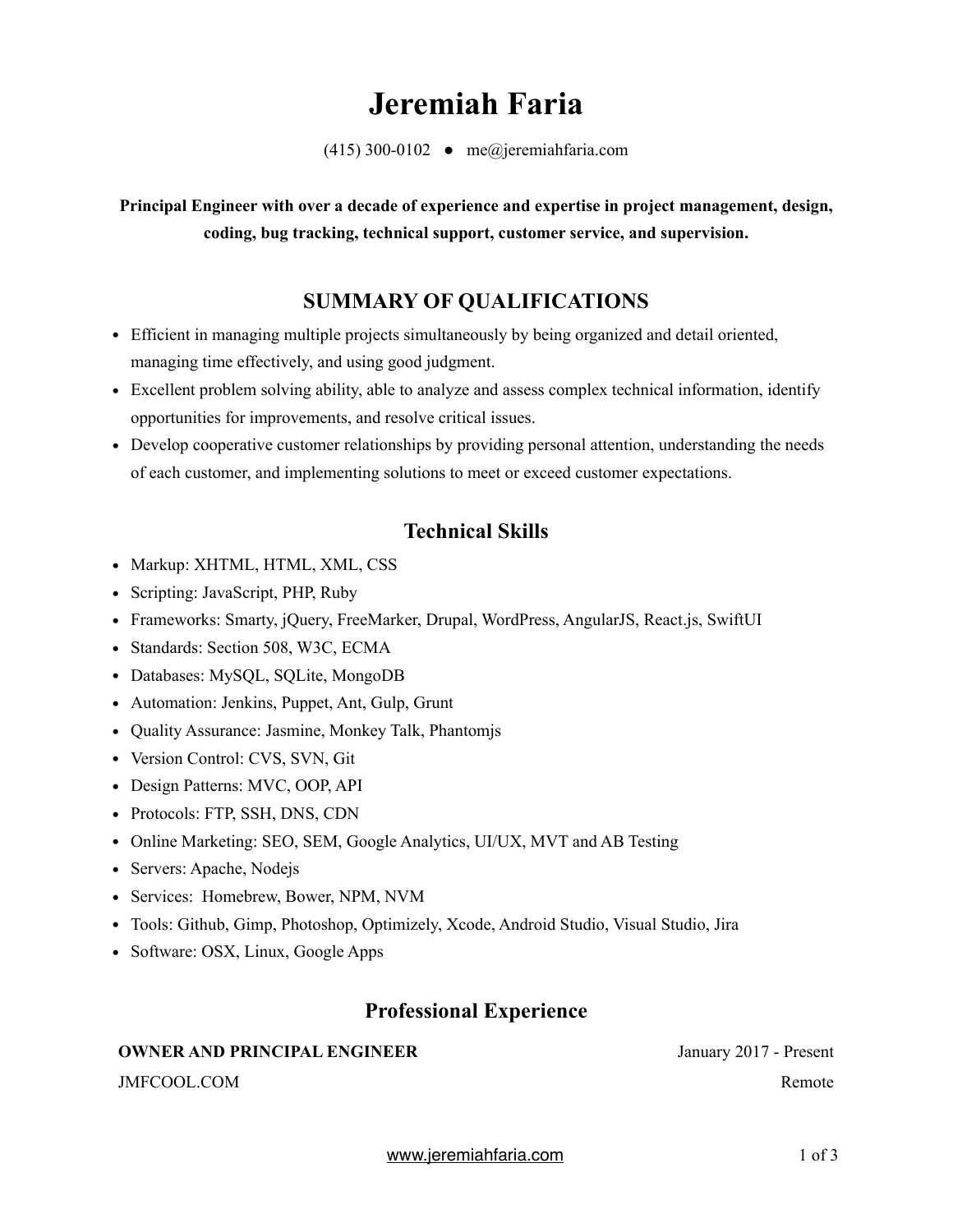*HTML, CSS, JavaScript, PHP, Apache, React.js, SwiftUI, OSX, Git, Gulp, Gimp, Visual Studio, Android Studio, Xcode, SSH, SSL, DNS, Responsive*

- Created and managed code while utilizing best practices
- Utilized JavaScript to create unique user experiences
- Scripted Client Side and Server Side validation to scrub data while guiding the user
- Used Version Control Systems to maintain workflow
- Managed Search Engine Optimization (SEO) to gain better placement with search
- Project managed and developed multiple mobile apps

#### **OWNER AND PRINCIPAL ENGINEER** August 2016 - January 2017

#### RUNTHROUGHMEDIA, LLC Remote

*HTML, CSS, JavaScript, PHP, Apache, AWS, Rackspace, MySQL, iOS, Linux, OSX, SVN, Git, Gulp, Grunt, Gradle, Gimp, Photoshop, IntelliJ, Vim, Visual Studio, SSH, SSL, DNS, NPM, NVM*

- Created and managed code while utilizing best practices
- Utilized JavaScript to create unique user experiences
- Scripted Client Side and Server Side validation to scrub data while guiding the user
- Used Version Control Systems to maintain and deliver updates to clients
- Setup Pay-Per-Click Advertising (PPC) to help increase click through and ROI
- Managed Search Engine Optimization (SEO) to gain better placement with search
- Project managed multiple iOS apps through full development and release cycle
- Managed Social Media Marketing (SMM) to help with user engagement
- Managed content to incentivize campaigns and information to help market businesses
- Setup tracking to help track customer flow and engagement
- Managed brands to help with customer confidence
- Oversaw implementation of several Wordpress integrations
- Setup and managed AWS

#### **SOFTWARE UI ENGINEER** March 2012 - August 2016

#### SQUARETRADE, INC SAN FRANCISCO, CA

*HTML, CSS, JavaScript, MongoDB, ExpressJS, AngularJS, Node.js, JQuery, Linux, Apache, MySQL, PHP, Adobe Photoshop, Jasmine, Gulp, Grunt, IntelliJ, Git, SVN, CVS, Jira*

- Coded and designed single page incident MEAN application
- Utilized \$scope.state and \$scope.data object to manage MEAN application interface
- Utilized Node.js and NPM to build and maintain server side JavaScript libraries and packages
- Utilized Bower to maintain and install front end libraries
- Automated multi-select process using JavaScript and JSONP
- Started persistence layer for holding backend data using JSONP
- Constructed validation process using JavaScript

### [www.jeremiahfaria.com](http://www.jeremiahfaria.com) 2 of 3